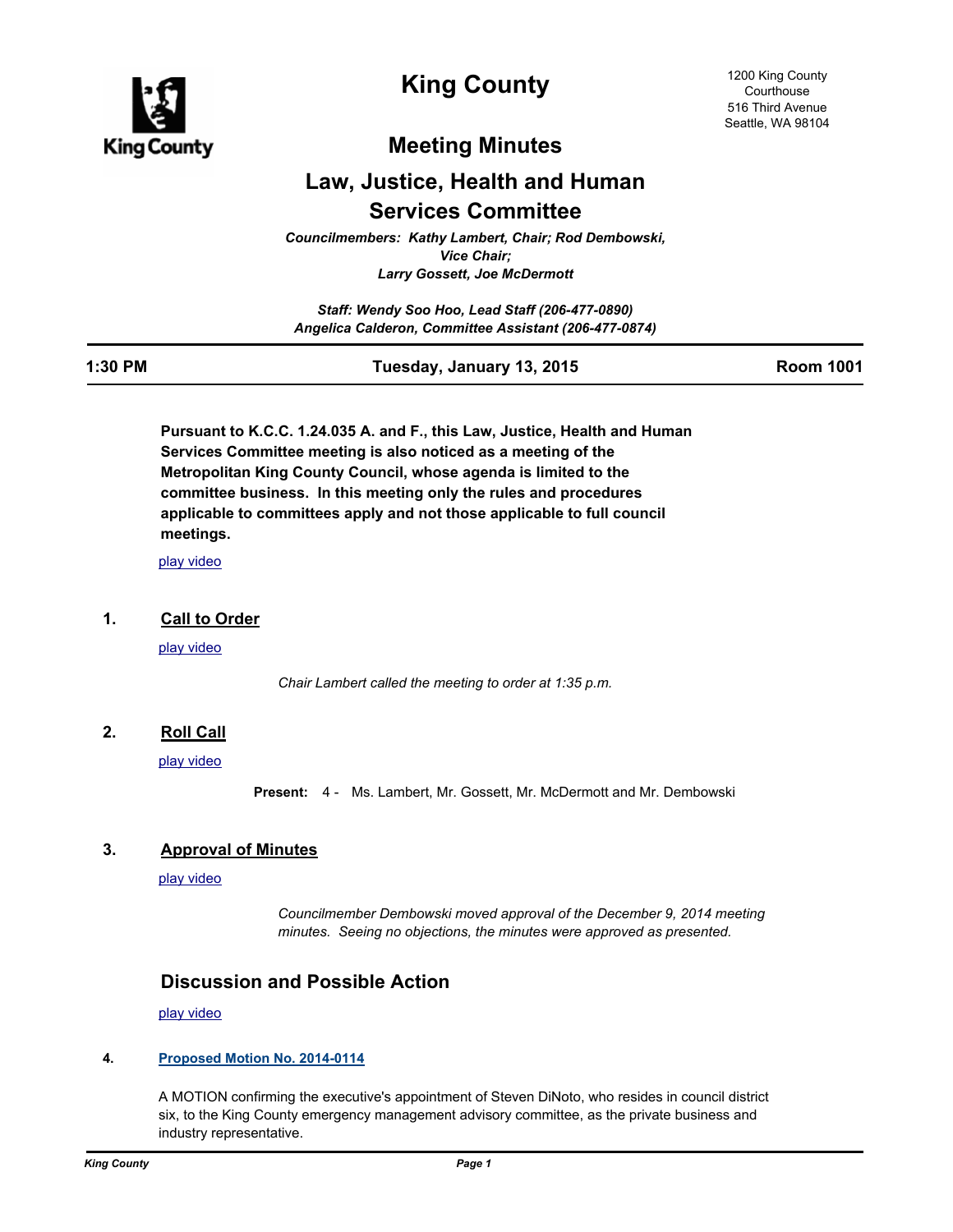#### [play video](http://mkcclegisearch.kingcounty.gov/medialinkgenerator/index.aspx?meid=5131&hsid=253699)

*Sponsors:* Ms. Hague

*Steven DiNoto presented background information and explained his interests in serving on the committee. Mr. DiNoto answered questions of the members.*

*This item was expedited to the council meeting of January 20, 2014.*

**A motion was made by Councilmember Dembowski that this Motion be Recommended Do Pass Consent. The motion carried by the following vote:**

**Yes:** 4 - Ms. Lambert, Mr. Gossett, Mr. McDermott and Mr. Dembowski

#### **5. [Proposed Motion No. 2014-0385](http://kingcounty.legistar.com/gateway.aspx?m=l&id=/matter.aspx?key=15409)**

A MOTION confirming the executive's appointment of the Honorable David Baker, mayor, city of Kenmore, who resides in council district one, to the Harborview Medical Center board of trustees, as the district one representative.

#### [play video](http://mkcclegisearch.kingcounty.gov/medialinkgenerator/index.aspx?meid=5131&hsid=253700)

*Sponsors:* Mr. Dembowski and Ms. Lambert

*Jennifer Uy, Staff Liaison, presented brief remarks.*

*Hon. David Baker presented background information and explained his interests in serving on the board of trustees. Mr. Baker answered questions of the members.*

*This item was expedited to the council meeting of January 20, 2014.*

**A motion was made by Councilmember Dembowski that this Motion be Recommended Do Pass Consent. The motion carried by the following vote:**

**Yes:** 4 - Ms. Lambert, Mr. Gossett, Mr. McDermott and Mr. Dembowski

#### **6. [Proposed Ordinance No. 2014-0480](http://kingcounty.legistar.com/gateway.aspx?m=l&id=/matter.aspx?key=15600)**

AN ORDINANCE related to noise provisions; amending Ordinance 1396, Article III Section 7, as amended, and K.C.C. 11.04.230, Ordinance 3139, Section 101, and K.C.C. 12.86.010, Ordinance 3139, Section 102, and K.C.C. 12.86.020, Ordinance 3139, Section 2 (part), as amended, and K.C.C. 12.87.010, Ordinance 3139, Section 302, and K.C.C. 12.88.020, Ordinance 3139, Section 3030, as amended, and K.C.C. 12.88.030, Ordinance 3139, Section 401, and K.C.C. 12.90.010, Ordinance 3139, Section 403, and K.C.C. 12.90.030, Ordinance 3139, Section 404, and K.C.C. 12.90.040, Ordinance 3139, Section 405, and K.C.C. 12.90.050, Ordinance 3139, Section 406, and K.C.C. 12.90.060, Ordinance 5096, Section 5, and K.C.C. 12.91.010, Ordinance 5096, Section 6, and K.C.C. 12.91.020, Ordinance 3139, Section 501, as amended, and K.C.C. 12.92.010, Ordinance 3139, Section 502, as amended, and K.C.C. 12.92.020, Ordinance 3139, Section 601, as amended, and K.C.C. 12.94.010, Ordinance 3139, Section 602, as amended, and K.C.C. 12.94.020, Ordinance 4449, Section 2, and K.C.C. 12.94.040, Ordinance 3139, Section 701, as amended, and K.C.C. 12.96.010, Ordinance 3139, Section 801, as amended, and K.C.C. 12.98.010, Ordinance 3139, Section 804, and K.C.C. 12.98.040, Ordinance 14114, Section 18, and K.C.C. 12.99.015, Ordinance 13263, Section 37, as amended, and K.C.C. 23.32.010, Ordinance 3139, Section 902, as amended, and K.C.C. 12.99.020, Ordinance 3139, Section 1001, and K.C.C. 12.100.010, Ordinance 6254, Section 2, as amended, and K.C.C. 14.30.020, Ordinance 15053, Section 11, as amended, and K.C.C. 16.82.105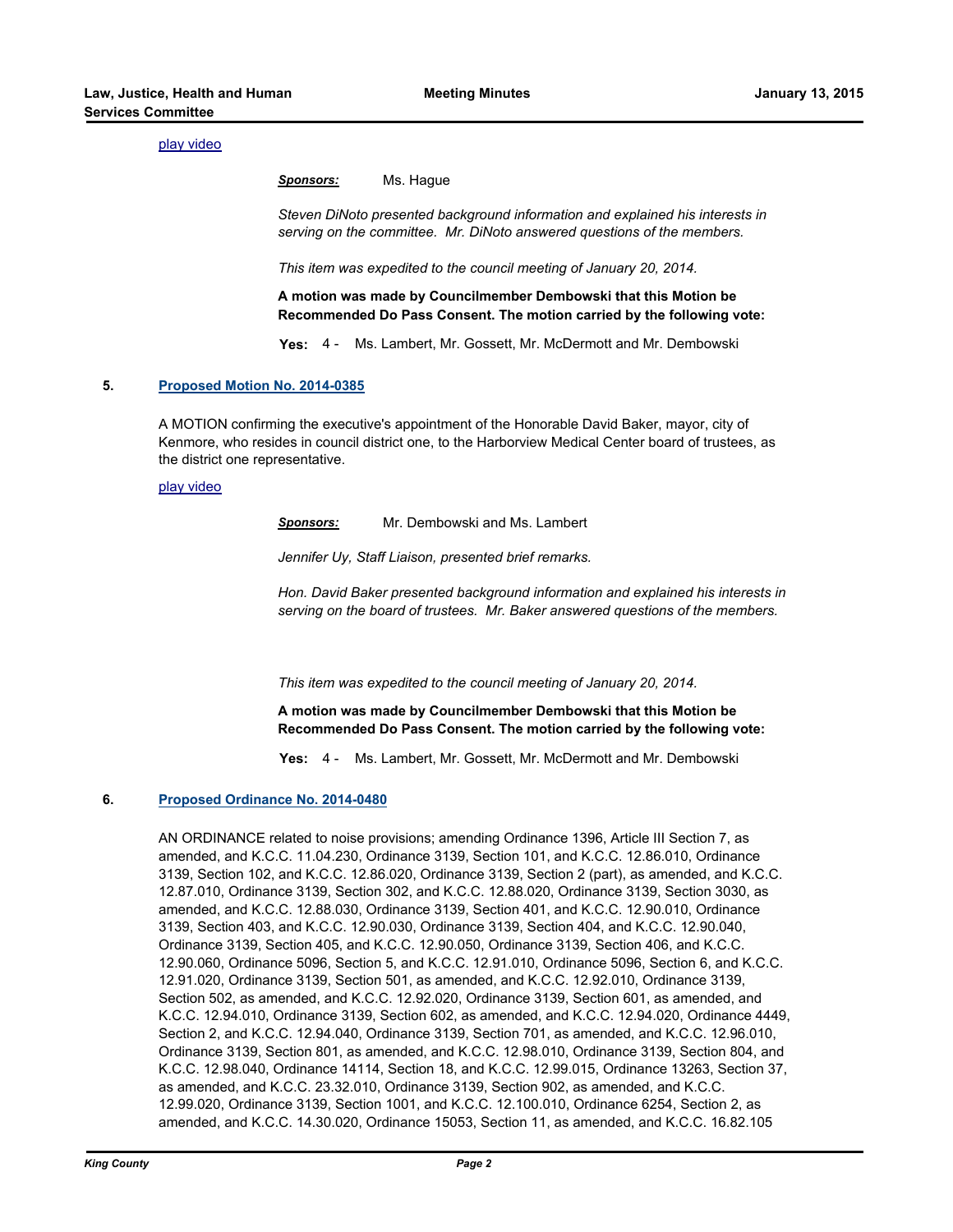and Ordinance 10870, Section 445, as amended, and K.C.C. 21A.22.070, adding new sections to K.C.C. chapter 12.86, adding a new section to K.C.C. chapter 27.10, recodifying K.C.C. 12.87.010, K.C.C. 12.88.010, K.C.C. 12.88.020, K.C.C. 12.88.030, K.C.C. 12.90.010, K.C.C. 12.90.020, K.C.C. 12.90.030, K.C.C. 12.90.040, K.C.C. 12.90.050, K.C.C. 12.90.060, K.C.C. 12.91.010, K.C.C. 12.91.020, K.C.C. 12.92.010, K.C.C. 12.92.020, K.C.C. 12.94.010, K.C.C. 12.94.020, K.C.C. 12.94.040, K.C.C. 12.96.010, K.C.C. 12.96.020, K.C.C. 12.98.010, K.C.C. 12.98.040, K.C.C. 12.98.050, K.C.C. 12.99.015, K.C.C. 12.99.020 and K.C.C. 12.100.010, repealing Ordinance 1239, Sections 2 through 9, as amended, and K.C.C. 12.44.260, Resolution 16588, as amended, and K.C.C. 12.44.270, Ordinance 3139, Section 201, and K.C.C. 12.87.020, Ordinance 3139, Section 202, and K.C.C. 12.87.030, Ordinance 3139, Section 203, and K.C.C. 12.87.040, Ordinance 3139, Section 204, and K.C.C. 12.87.050, Ordinance 3139, Section 205, and K.C.C. 12.87.060, Ordinance 3139, Section 206, as amended, and K.C.C. 12.87.070, Ordinance 3139, Section 207, and K.C.C. 12.87.080, Ordinance 3139, Section 208, and K.C.C. 12.87.090, Ordinance 3139, Section 209, and K.C.C. 12.87.100, Ordinance 3139, Section 210, and K.C.C. 12.87.110, Ordinance 3139, Section 211, and K.C.C. 12.87.120, Ordinance 3139, Section 212, and K.C.C. 12.87.130, Ordinance 14114, Section 2, and K.C.C. 12.87.133, Ordinance 14114, Section 3, and K.C.C. 12.87.137, Ordinance 3139, Section 213, and K.C.C. 12.87.140, Ordinance 3139, Section 214, and K.C.C. 12.87.150, Ordinance 3139, Section 215, and K.C.C. 12.87.160, Ordinance 3139, Section 216, as amended, and K.C.C. 12.87.170, Ordinance 3139, Section 217, an K.C.C. 12.87.180, Ordinance 3139, Section 218, and K.C.C. 12.87.190, Ordinance 3139, Section 219, and K.C.C. 12.87.200, Ordinance 3139, Section 220, and K.C.C. 12.87.210, Ordinance 3139, Section 221, and K.C.C. 12.87.220, Ordinance 3139, Section 222, and K.C.C. 12.87.230, Ordinance 3139, Section 223, and K.C.C. 12.87.240, Ordinance 3139, Section 224, and K.C.C. 12.87.250, Ordinance 3139, Section 225, and K.C.C. 12.87.260, Ordinance 3139, Section 226, and K.C.C. 12.87.270, Ordinance 3139, Section 227, and K.C.C. 12.87.280, Ordinance 14114, Section 4, and K.C.C. 12.87.285, Ordinance 5096, Section 3, and K.C.C. 12.87.290, Ordinance 3139, Section 228, as amended, and K.C.C. 12.87.300, Ordinance 3139, Section 229, as amended, and K.C.C. 12.87.310, Ordinance 3139, Section 230, and K.C.C. 12.87.320, Ordinance 3139, Section 231, and K.C.C. 12.87.330, Ordinance 3139, Section 2322, and K.C.C. 12.87.340, Ordinance 3139, Section 233, as amended, and K.C.C. 12.87.350, Ordinance 3139, Section 234, and K.C.C. 12.87.360, Ordinance 3139, Section 235, and K.C.C. 12.87.370, Ordinance 14114, Section 8, and K.C.C. 12.88.040, Ordinance 5096, Section 7, and K.C.C. 12.91.030, Ordinance 3139, Section 503, and K.C.C. 12.92.030, Ordinance 3139, Section 702, as amended, and K.C.C. 12.96.020, Ordinance 9224, Section 2, and K.C.C. 12.96.030, Ordinance 3139, Section 802, and K.C.C. 12.98.020, Ordinance 3139, Section 803, and K.C.C. 12.98.030 and Ordinance 3139, Section 901, as amended, and K.C.C. 12.99.010 and prescribing penalties.

#### [play video](http://mkcclegisearch.kingcounty.gov/medialinkgenerator/index.aspx?meid=5131&hsid=253701)

*Sponsors:* Ms. Lambert

*Amy Tsai, Council Staff, briefed the committee and answered questions of the members.*

*Chris Barringer, Chief of Staff, King County Sheriff's Office, answered questions of the members.*

**This matter was Deferred**

### **Briefing**

[play video](http://mkcclegisearch.kingcounty.gov/medialinkgenerator/index.aspx?meid=5131&hsid=253725)

#### **7. [Briefing No. 2015-B0007](http://kingcounty.legistar.com/gateway.aspx?m=l&id=/matter.aspx?key=15690)**

Overview of the Status of Jail Recidivism Reduction and Reentry Projects in King County